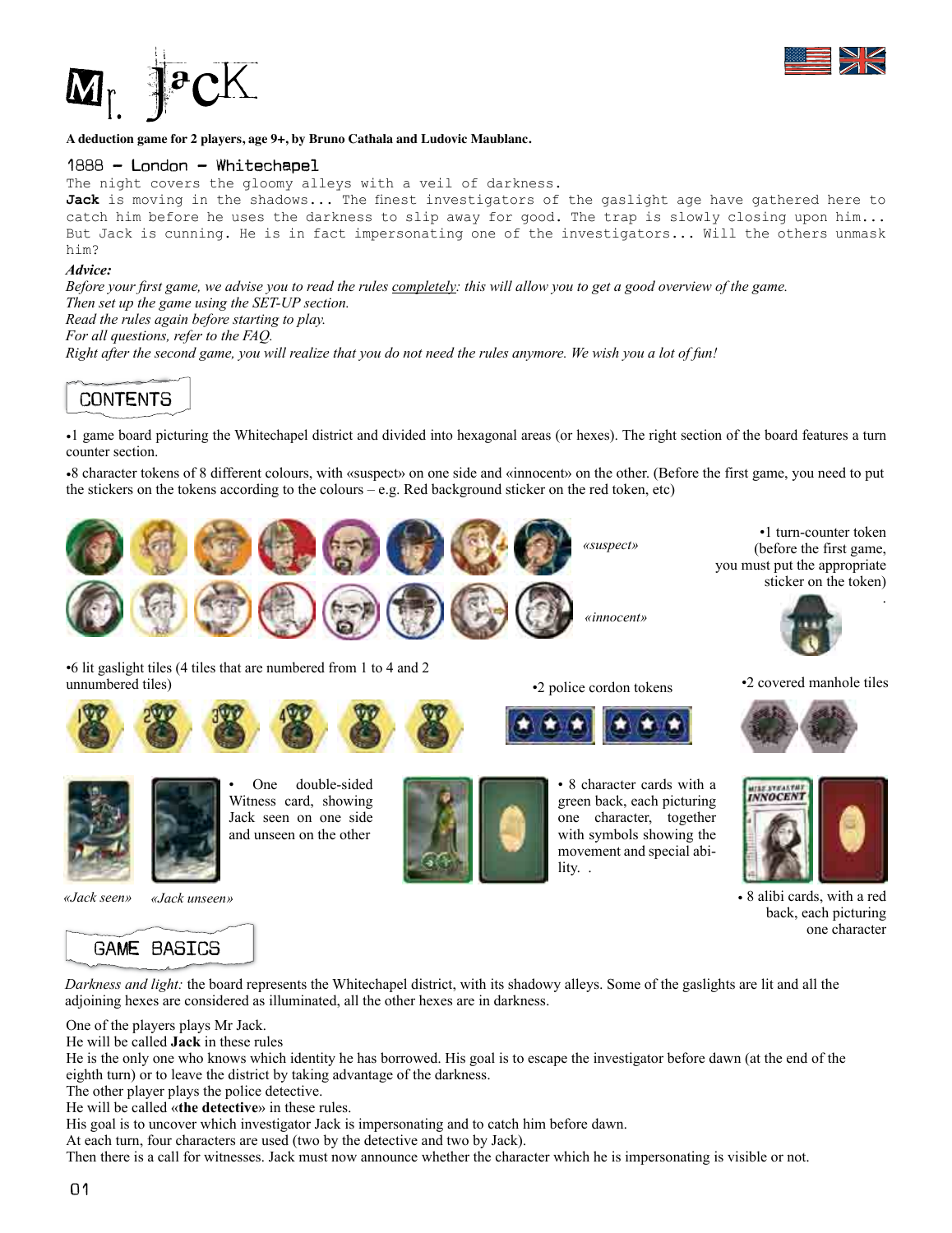**Seen characters:**  $\bigvee$  the characters that are on an illuminated street hex (hex adjoining a lit gaslight) are seen, since they can be seen by anyone in the district, any passer-by. The same rule applies if two characters are on adjoining hexes, even in the darkness. Those two characters are considered as seen since they are close enough to see each other in spite of the shadows.

**Unseen characters:** the characters that are not on an illuminated hex (lit by gaslight or Watson's lantern) or on a street hex adjacent to another character are considered to be unseen.

Thus, at the end of each turn, depending on the answer given by Jack (seen or not seen), the detective can totally clear some of the characters and narrow down the search for the guilty party. .



The game is thus a fierce struggle between Jack and the detective to cleverly move the different characters so that they can be seen or remain hidden.

The Detective tries to eliminate the suspects bit by bit whilst taking care not to facilitate Jack's escape, and the latter does everything in his power to muddy the waters and disappear for good!

SET-UP

The players choose who is to play Jack and who plays the detective.

The detective faces the board in the upright position: the yellow edge is in front of him. Jack is on the other side of the board, and sees it as upside down. The colour of the edge in front of him is grey.

*The character tokens, the covered manhole tiles, the lit gaslight tiles are set on the board as shown in picture (1).*

*Note that as the game starts, four characters are in shadow and the four others are in the light – all the character tokens are set with the suspect side up.* 

*The eight character cards are shuffled and placed face down beside to the board (2).*

*The eight alibi cards are shuffled and placed face down next to the board (3).* 

*The Witness card is placed next to the board with the side showing Jack seen face up for the first round (4).* 

*Put the turn counter token on the «Turn 1» square (5) (It is the frst step on the turn track, closest to the detective).* 



*The player playing Jack draws one alibi card, secretly reads it and places it face down in front of him (6). This is the character that Jack will be impersonating during all this play.*

*(This character is the only one that has no alibi.)* 

Note: after everything has been set up at the beginning of the game, four characters can be seen and four can't.



Each game unfolds over several turns, eight at most. Each turn unfolds as follows:

# **I. Choosing and using the characters**

During each turn, four characters are played, two by each player.

#### *• During the odd-numbered turns (1-3-5-7)*

Draw the first four character cards from the pile and place them face up.

The detective chooses a character among the four and plays it (he moves the character token and/or uses the character's special ability). The character card is then turned over and placed face down.

Jack then chooses two characters from the three remaining ones. He plays them in the same way, and then places the cards face down.

And finally, the detective plays the last face-up character.

#### *•During the even-numbered turns (2-4-6-8)*

Turn the four unused character cards face up. Jack now chooses a character and plays it, the detective then plays two characters, and finally Jack plays the last one.

*The symbols on the turn track show the order in which the players choose their characters.* 

*The color of the cards is the same as that of the board edge in front of each player (yellow for the detective, and grey for Jack.)*

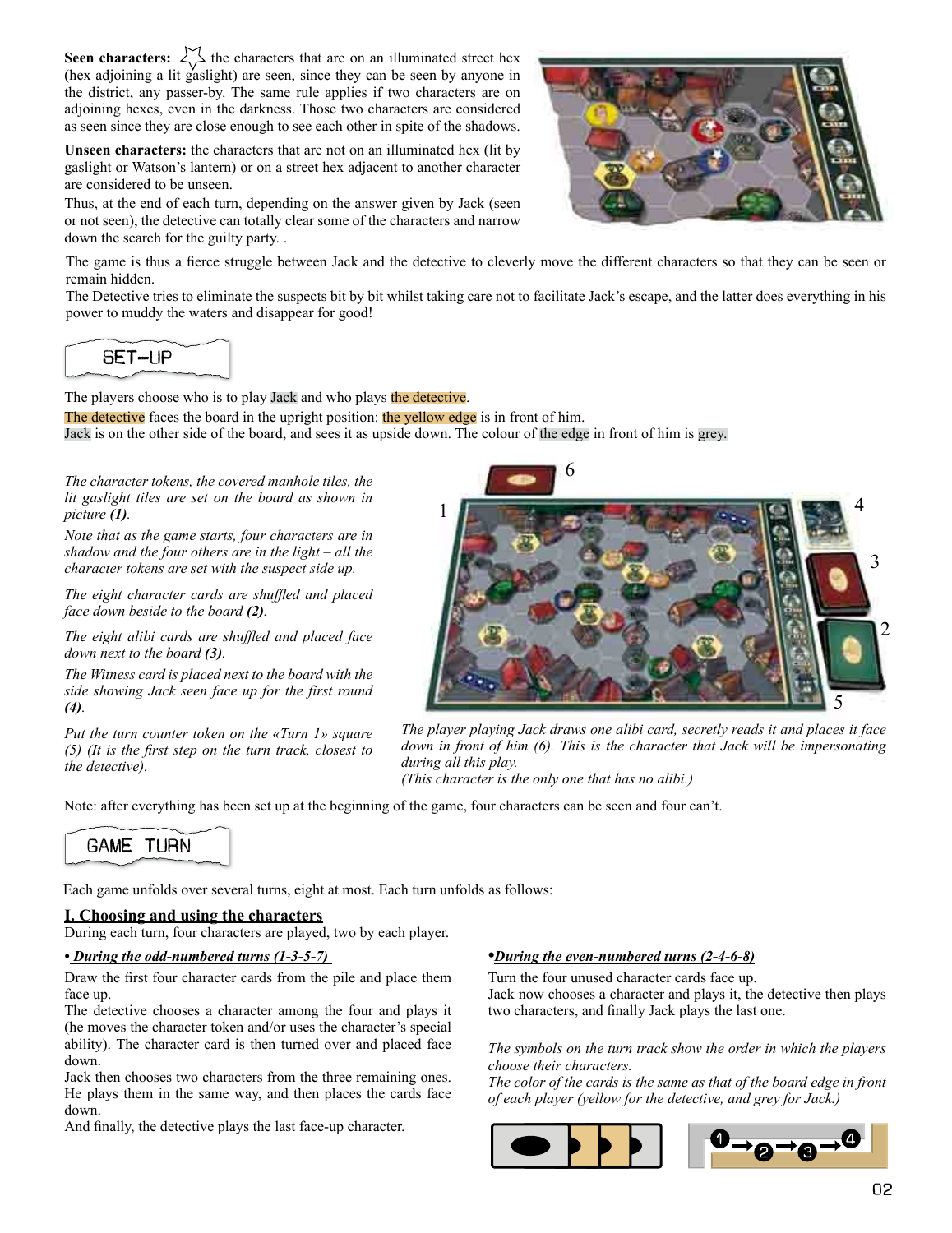**II. Call for Witnesses:** The four characters have been played and Jack must now announce whether he can be seen or not.



Jack **can be seen** if the character he is impersonating is on a lighted hex or next to another character. Jack places the Witness card next to the board with its Seen side up as shown. In this case, those characters who cannot be seen are innocent. The Detective flips them over to their "Innocent" side, without changing their location. The Witness card remains as it is until the next call for witnesses.





Jack **cannot be seen** if the character he is impersonating is not on a lighted hex or next to another character. Jack places the Witness card next to the board with its Not Seen side up as shown. In this case, those characters who can be seen are innocent. The Detective flips them over to their Innocent side, without changing their location. The Witness card remains as it is until the next call for witnesses.

**Note:** if Jack cannot be seen at the end of a turn, and only on that condition, he is allowed to try and leave the district during the following turn. If he succeeds in doing so, he wins the game!



# **III. Shutting a gaslight off**

During the night, some of the gaslights go out, one by one. Remove the gaslight tile with the current turn number on it and put it away for the rest of the game. (Only four gaslight tiles are numbered. They are gaslights 1, 2, 3, and 4. So no gaslight goes out during the last four turns). The symbols on the turn track show which gaslight goes out at the end of each turn.

# **IV. End of the turn**

When all the steps described above have been completed, the next turn can begin. Move the turn counter token one step toward the upper side of the board. Note: at the end of each even-numbered turn (and only then), the character cards are reshuffled.

# END OF THE GAME

There are THREE possible ways to end a game:

# **1. Jack leaves the district**

Jack succeeds in moving his character out of the district, by taking the token through an exit that is not blocked by the police. Jack wins the game.

Reminder: note that this is only possible during a turn when the Witness card's Not Seen side is face up.

# **2. The detective catches Jack**

The detective moves a character onto the same hex as Jack and confronts him:

- If the accusation is right: the detective wins the game.
- If the accusation is wrong: Jack wins the game by taking advantage of the confusion caused by this miscarriage of justice to escape!

# **3. Jack is not caught**

If, at the end of the eighth turn, Jack has not been caught, then he wins the game!

# THE CHARACTERS AND THEIR USES

The **silver** circle shows the possible movement of the character



The **golden** circle shows the ability of the character. The shape of the area shows when the ability is to be used:



the ability **MUST** be used **before or after** a movement



the ability **CAN** be used **instead of** a movement  $\mathbb{C}$   $\mathbb{C}$  the ability **CAN** be used **during** a movement

There are eight different characters.

When a character is used, it must move and/or use its Special ability. The symbols on the card show what the character's special ability is and when it must (or can) be used.



the ability **MUST** be used **at the end** of a movement

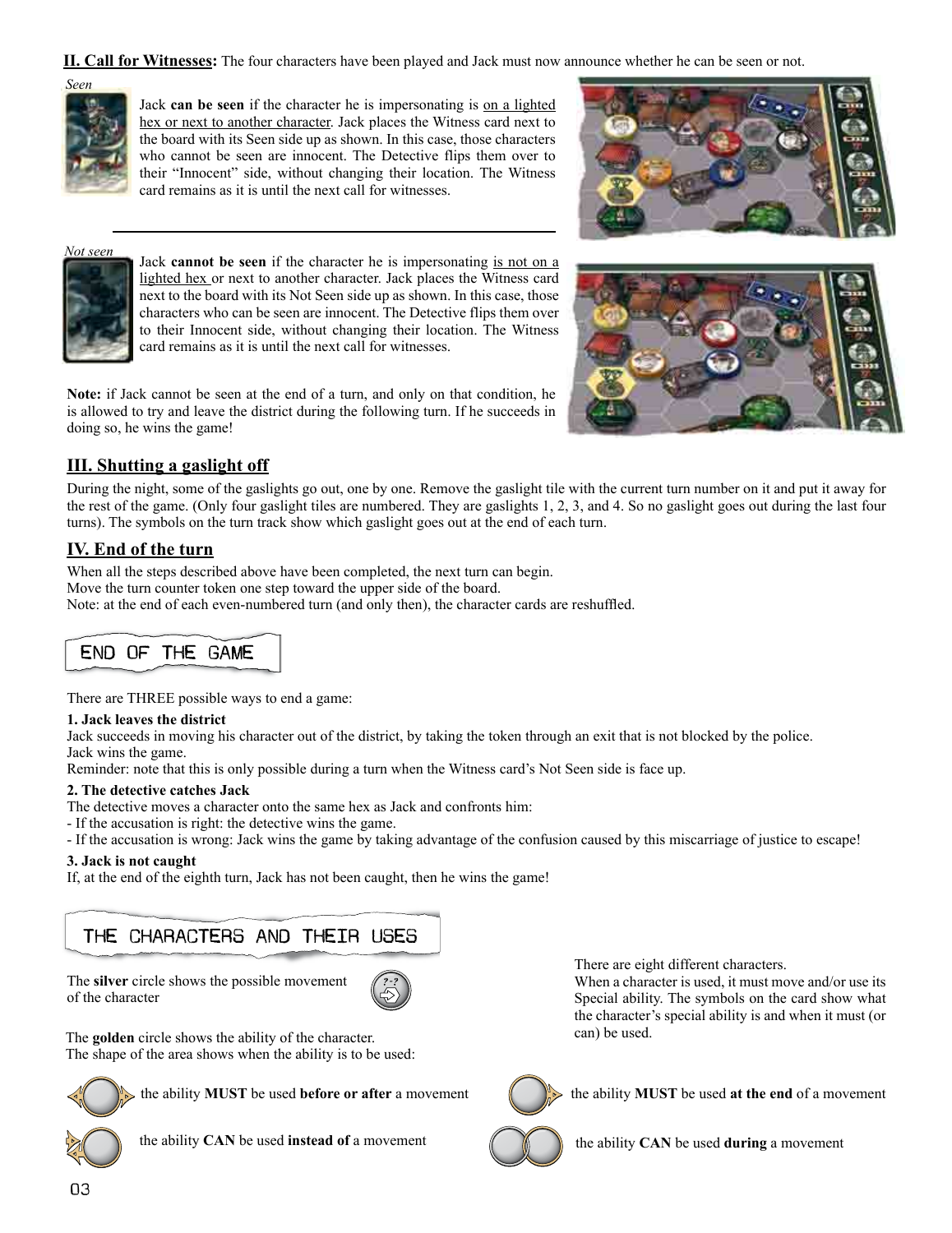

# **Sherlock Holmes: Movement 1 to 3 hexes THEN ability use**

*The best private detective in the world is naturally on the scene in order to solve its most famous mystery* Special ability **(MANDATORY)**: AFTER MOVEMENT, Sherlock Holmes draws the top card from the alibi pile, notes the character shown without telling the Detective, and places it face down in front of him.



#### **John H. Watson: Movement 1 to 3 hexes THEN ability use**

*Doctor Watson is the faithful sidekick and chronicler of Sherlock Holmes* Special ability **(MANDATORY):** Watson carries a lantern, pictured on his character token. This lantern illuminates all the characters standing straight ahead of him!! (It is important to note that Watson himself is not illuminated by the lantern!!) Any player moving Watson, one way or another, chooses the final facing of the character, and therefore the line illuminated by the lantern..



# **John Smith: Movement 1 to 3 hexes AND ability use**

*This city lamplighter is in charge of the gaslights that keep on shutting off.*  Special ability (MANDATORY): Move one of the lit gaslight tiles onto one of the shut-off gaslight hexes. This ability can be used before or after the movement, as the player sees fit.



**Inspector Lestrade: Movement 1 to 3 hexes AND ability use** *This very good sleuth from Scotland Yard was sent to put an end to Jack's crimes.* Special ability **(MANDATORY)**: Move one police cordon. This will free one of the exits but block another!! This ability can be used before or after the movement, as the player sees fit.



#### **Miss Stealthy: Movement 1 to 4 hexes WITH optional ability use**

*Women are frequently abused in this district and Miss Stealthy is one of the very frst fghting to improve the lot of her kind.*  Special ability **(OPTIONAL)**: During her movement, Miss Stealthy can cross any hex (building, gaslight, garden) but she must stop her movement on a street hex.



# **Sergeant Goodley: Movement 1 to 3 hexes AND ability use (whistle)**

*Il possède un sifflet bruyant qu'il utilise pour diriger les autres enquêteurs vers lui.* Special ability **(MANDATORY)**: Sergeant Goodley calls for help with his whistle!! You then get 3 movement points to use as you see fit between one or more characters in order to bring them closer to Sergeant Goodley!! This ability can be used before or after the movement, as the player sees fit.



#### **Sir William Gull: Movement 1 to 3 hexes OR ability use** *The Queen's physician was sent by Her Majesty to lend a hand to the police.* Special ability **(OPTIONAL)**: Instead of moving William Gull normally, you can exchange this character's location with the location of any other character.



# **Jeremy Bert: Movement 1 to 3 hexes AND ability use** *Reporter for the STAR, he invented the name «Jack.»*

Special ability **(MANDATORY)**: Journalists like to search where it stinks... Jeremy Bert opens a manhole and closes another (move one covered manhole tile onto any other open manhole hex.) This ability can be used before or after the movement, as the player sees fit.



# **Street hexes/Obstacle hexes**

The light grey hexes and those with a manhole are street hexes.

The others are buildings: they cannot be crossed except by Miss Stealthy.

**Police cordon** Two police cordons are placed on two of the four exits of the districts. No character can leave the district via an exit that is blocked by a police cordon.